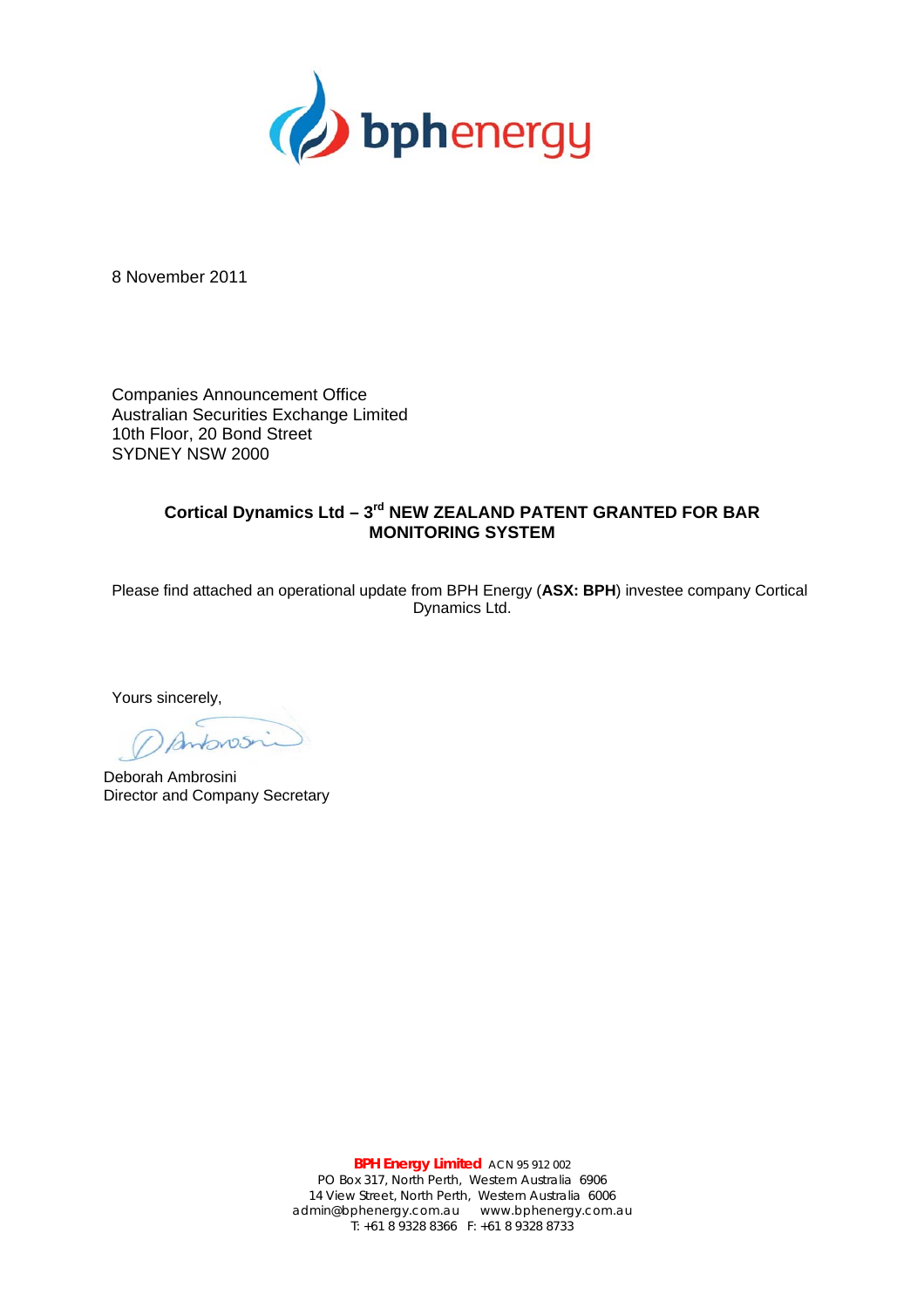

8 November 2011

Companies Announcements Office Australian Securities Exchange Limited 10<sup>th</sup> Floor, 20 Bond Street SYNDEY NSW 2000

## **3rd NEW ZEALAND PATENT GRANTED FOR BAR MONITORING SYSTEM**

BPH Energy Ltd (ASX:BPH) investee company Cortical Dynamics Ltd ("**Cortica**l") is pleased to announce the grant of a third New Zealand patent relating to its Brain Anaesthesia Response (**BAR**) monitoring unit. Currently, Cortical has patents awarded in Australia, New Zealand, Japan, the People's Republic of China and the United States. The issued patent entitled 'EEG Analysis System', is valid to 06/06/2027. The New Zealand patent number is 573459.

Cortical has developed an extensive patent portfolio encapsulating the BAR monitor, providing critical patent protection across a number of key brain monitoring markets. Cortical's chairman David Breeze said, "The grant of this  $3<sup>rd</sup>$  New Zealand patent is a critical step in Cortical's business strategy as it provides protection for a method that is capable of providing clinically relevant information beyond just hypnotic state. The grant of the New Zealand patent is a significant addition to Cortical's suite of intellectual property",

Cortical, has applied for admission to the Official List of the Australian Securities Exchange. The Board recently announced that the offer Closing Date has been extended to 5:00pm (WST) on Monday  $31<sup>st</sup>$  January 2012.

## **About the BAR Monitor**

The BAR monitoring system measures a patient's brain electrical activity, the electroencephalogram (EEG), in order to indicate how deeply anaesthetised a patient is during an operation via an adhesive sensor applied to the forehead. The BAR monitor is designed to assist anaesthetists and intensive care staff in ensuring patients do not wake up un-expectedly, as well as reducing the incidence of side effects associated with the anaesthetic.

> **Cortical Dynamics Ltd**  ACN 107 557 620 PO box 317, North Perth, WA, 6906 14 View Street, North Perth, Western Australia T: +61 8 6467 9525F: +61 8 9328 8733 contact@corticaldynamics.com www.corticaldynamics.com